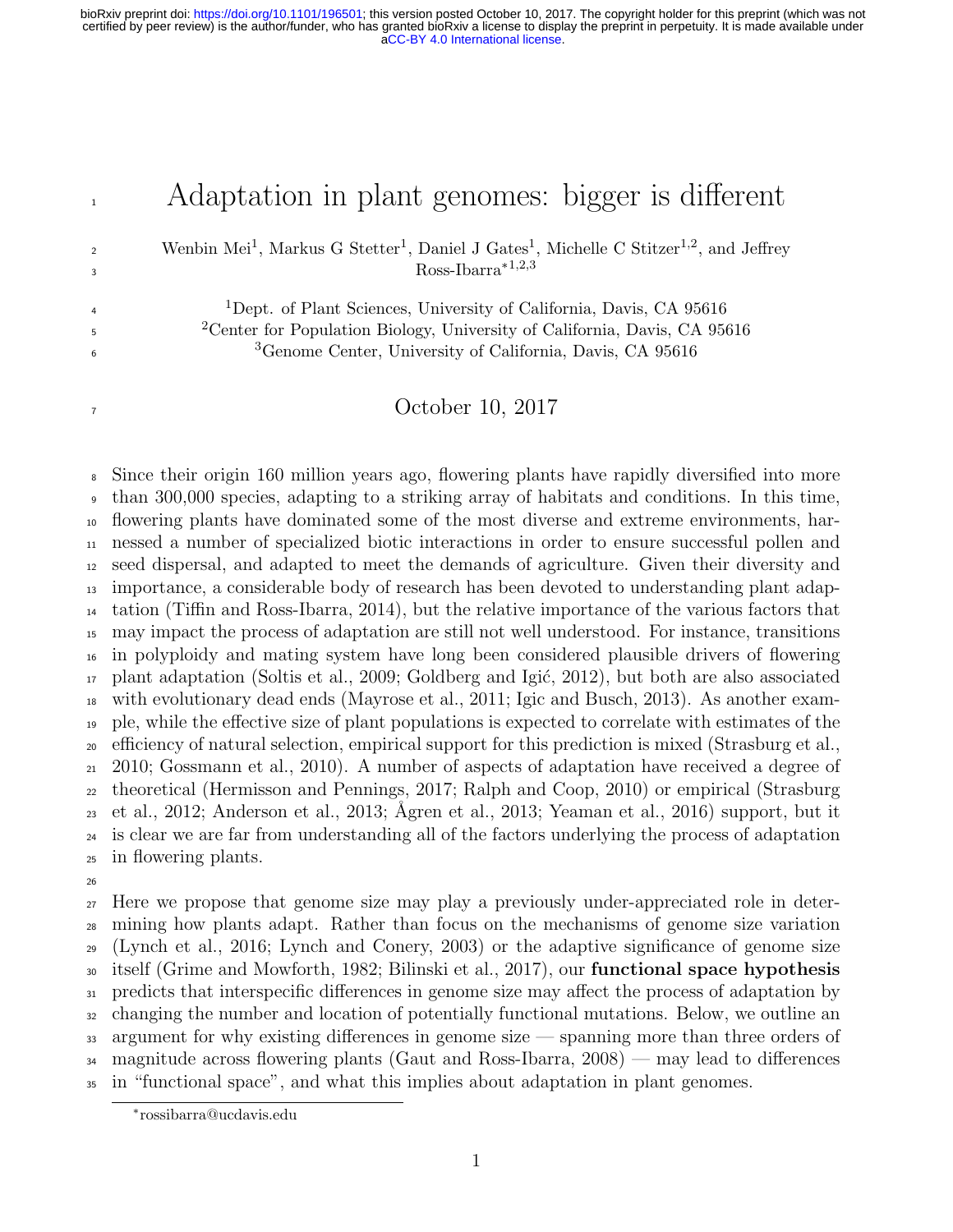### Larger genomes have more functional space

 Mutation rates are typically reported at the level of individual nucleotides, but unless these rates change in larger genomes, plants with more nucleotides will inevitably be subject to 39 more mutations per genome in each generation. And because variation in gene number across plants is not substantial (Bennetzen et al., 2005), most of the additional mutational input in larger genomes occurs outside of coding sequence.

 But not only nucleotides mutate. By definition, large genomes are a consequence of inser- tion of additional base pairs. In plants, diploid genome size expansion is often the result of amplification of transposable elements (TEs). In addition to the nucleotides contributed by their insertion, the presence of TEs can generate variation in gene expression and regulation and even generate genome rearrangements (Chuong et al., 2016; Lisch, 2013). Beyond TEs, structural variation such as inversions are likely to be abundant in large genomes due to their association with unstable intergenic DNA. Inversions have often been found to play an oversized role in plant adaptation, from perenniality in monkeyflower (Lowry and Willis, 2010) to flowering time in maize (Navarro et al., 2017) and Boechera (Lee et al., 2017) to fecundity under drought in *Arabidopsis* (Fransz et al., 2016). Other structural variation is likely more common in larger genomes as well. Gene movement is frequent in large genomes such as wheat and barley (Wicker et al., 2011), frequently due to the action of transposable elements (Morgante et al., 2005). Variation in gene copy number is also common (Zmieńko et al., 2014), and has been identified as the source of a number of different adaptations (Pham et al., 2017; Prunier et al., 2017).

 Together, nucleotide changes and structural changes combine to contribute an increased influx of new variation in large plant genomes. Because some portion of these mutations will have phenotypic consequences, this new variation provides greater mutational "space" on which selection can act. While clearly most mutational changes are unlikely to impact function, especially in intergenic regions, if even a small fraction of this mutational input in <sup>64</sup> larger genomes impacts phenotype, selection can act to maintain or remove these mutations in populations. Indeed, the quanitity of expressed intergenic sequence appears to scale with genome size (Lloyd et al., 2017), and machine learning approaches predict a substantial mi- $\sigma$  nority of these sequences are likely functional (Lloyd et al., 2017). And though evidence of functionality is difficult to come by for most species, substantially more loci associated with phenotypic variation are found in intergenic regions far from genes (Figure 1) in the large genome of maize than the small Arabidopsis genome.

 We envision that new mutations in intergenic regions are most likely to impact function if they affect regulatory sequence. Regulatory sequences across the genome can be identified by their signature of open chromatin via nuclease (MNase-seq or DNase-seq) or transposase (ATAC-seq) accessibility (e.g. Oka et al., 2017). Evidence that open chromatin may be a useful proxy for functional sequence can be found in maize, where open chromatin makes  $\pi$  up less than 1% of the genome but nucleotide variation in such regions explains more than 40% of phenotypic variation across traits (Rodgers-Melnick et al., 2016). For the additional mutational input in larger genomes to be functional, we expect to find more of the intergenic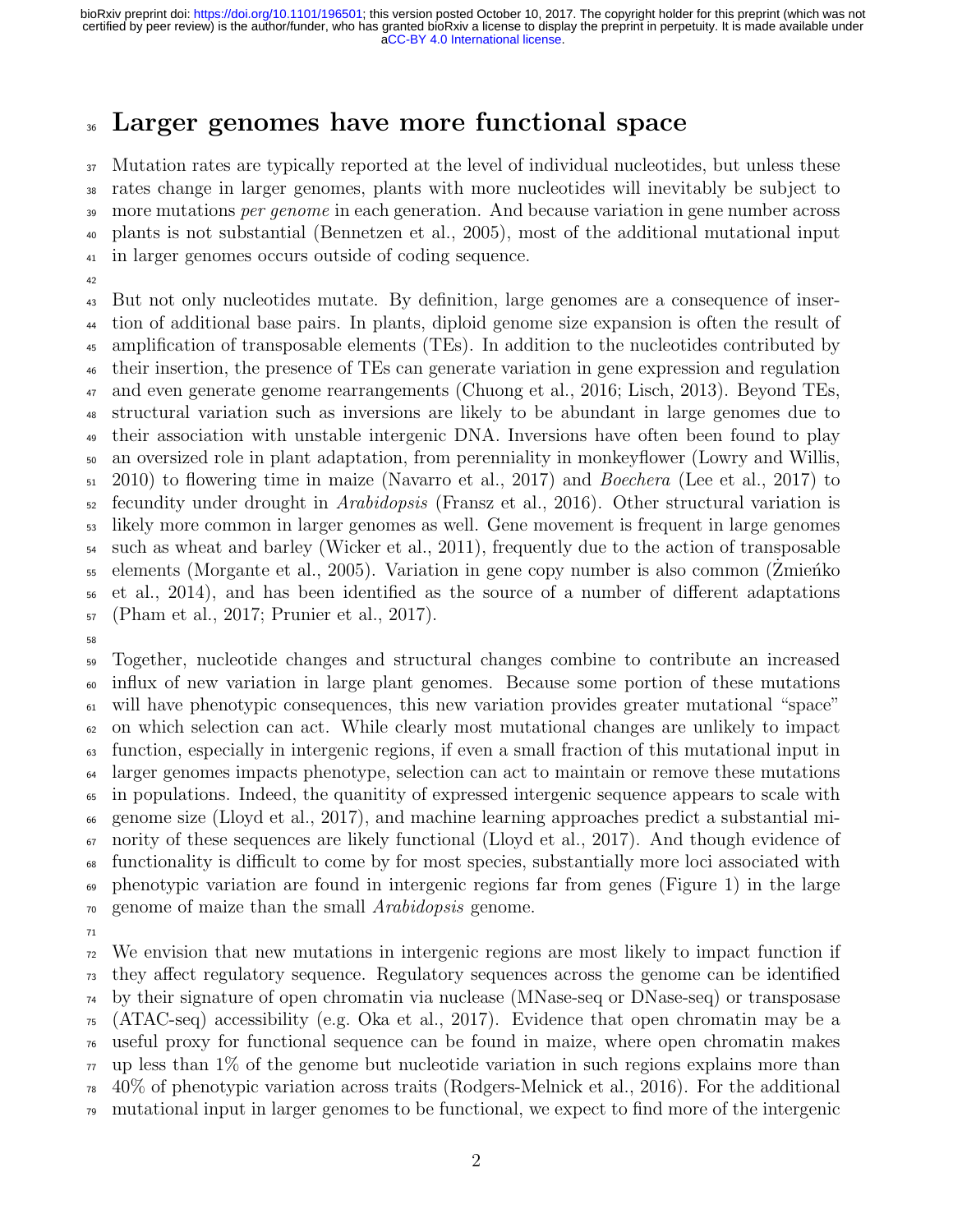

Figure 1: Genomic distribution of loci identified in genome-wide association studies in *Arabidopsis* and maize. Arabidopsis GWAS hits are top associations from the AraGWAS catalog (https://aragwas.1001genomes.org), and maize GWAS hits are the curated results of the nested association mapping population from maize diversity project (https://www.panzea.org) (Wallace et al., 2014). (a) Proportion of significant GWAS hits in genic (exon and intron) and non-genic regions. (b-c) Density plots of non-genic GWAS hits in (b) *Arabidopsis* and (c) maize. Dotted red lines indicate medians.

 sequence in large genomes as open chromatin and "functional space". In line with these expectations, Maher et al. (2017) show that total accessible chromatin space increases as genome size increases across four species ranging almost an order of magnitude in genome 83 size (p=0.11, adjusted  $R^2 = 0.11$ ; Figure 2a), and that the largest increase in chromatin between species is in intergenic regions. Although chromatin accessibility data prepared in different labs and from different tissues makes direct comparison difficult, aggregated data from a broad range of species is also suggestive of increases in non-exonic open chromatin as genome size increases (Figure 2b).

88

<sup>89</sup> In total, larger genomes have more mutational input, most of which occurs in intergenic <sup>90</sup> regions. Some proportion of this mutational input leads to additional open chromatin, <sup>91</sup> increasing the "functional space" of large genomes.

# <sup>92</sup> Large genomes adapt primarily through mutations in <sup>93</sup> regulatory regions

 One common approach to study adaptation polarizes synonymous and nonsynonymous sub- stitutions using sequence comparison to an outgroup. Because nonsynonymous mutations are more likely to be functional, an observed excess of nonsynonymous substitions com-pared to expectations from synonymous sites likely reflects the effects of positive selection.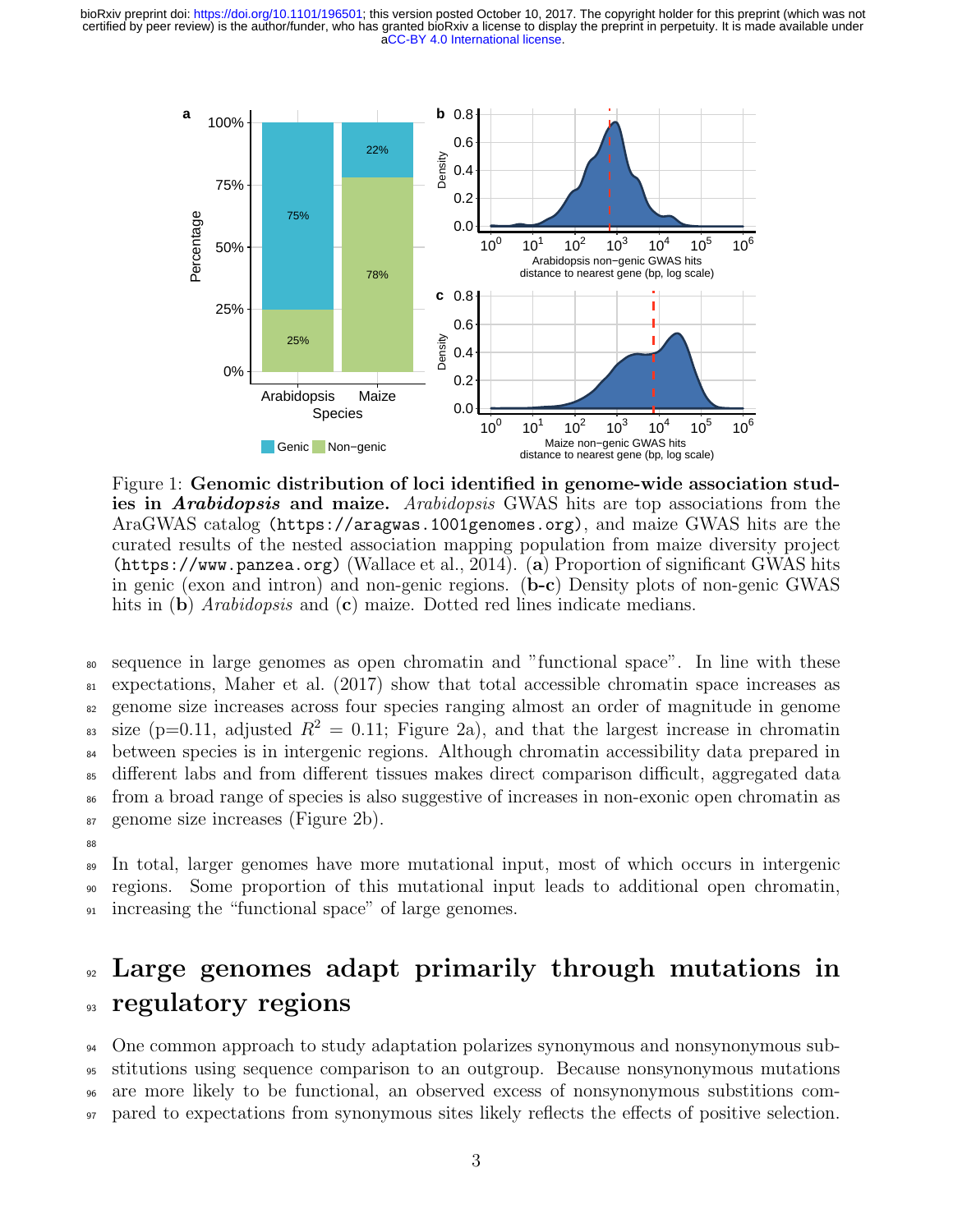

Figure 2: Open chromatin and genome size. (a) The total amount of open chromatin scales with genome size in four species Arabidopsis thaliana, Medicago truncatula, Solanum lycopersicum and Oryza sativa (Maher et al., 2017). Intergenic regions are defined  $>2$ kb from the transcription start site and  $>1$ kb from the transcription termination site. (b) Percentage of open chromatin outside of exons scales with genome size across many species. References and details of analyses for this figure can be found at https://github.com/RILAB/AJB\_ MutationalTargetSize\_GenomeSize

98 The proportion of adaptive nonsynonymous substitutions  $(\alpha)$  is used to infer the strength or efficiency of natural selection (Eyre-Walker, 2006). But as most of the additional func- tional mutations in large genomes occur in regulatory regions outside of genes (Figure 2), as genomes increase in size, a larger proportion of adaptive variation should occur outside genes and enrichment for nonsynonymous substitutions should decrease. Limited evidence for this effect can be found in two studies of environmental adaptation, where putatively selected loci are enriched for nonsynonymous mutations in the small Arabidopsis genome (Hancock et al., 2011) but for noncoding sequence near genes in the larger teosinte genome (Pyhäjärvi et al., 2013). We thus predict that, all else being equal, plants with larger genomes should exhibit lower  $\alpha$  values than species with smaller genomes. After correcting for phylogeny, we indeed observe such a negative slope (p=0.12; Figure 3), and a negative correlation is <sup>109</sup> also evident within the only two well-sampled genera available (*Helianthus* and *Pinus*). The effect we predict may be relatively weak overall, however, as a number of other factors such as effective population size and population structure (Gossmann et al., 2010) have also been suggested to impact α. Published data of α for species with small genome size are biased to- wards species with a small effective population size — and thus less efficient natural selection — which might influence the correlation between  $\alpha$  and genome size in our meta-analysis (Figure 3).

#### <sup>116</sup> Sweeps are softer in larger genomes

<sup>117</sup> At the onset of a new selective pressure, adaptation can either proceed using genetic varia-<sup>118</sup> tion currently segregating in the population or by acting upon de novo beneficial mutations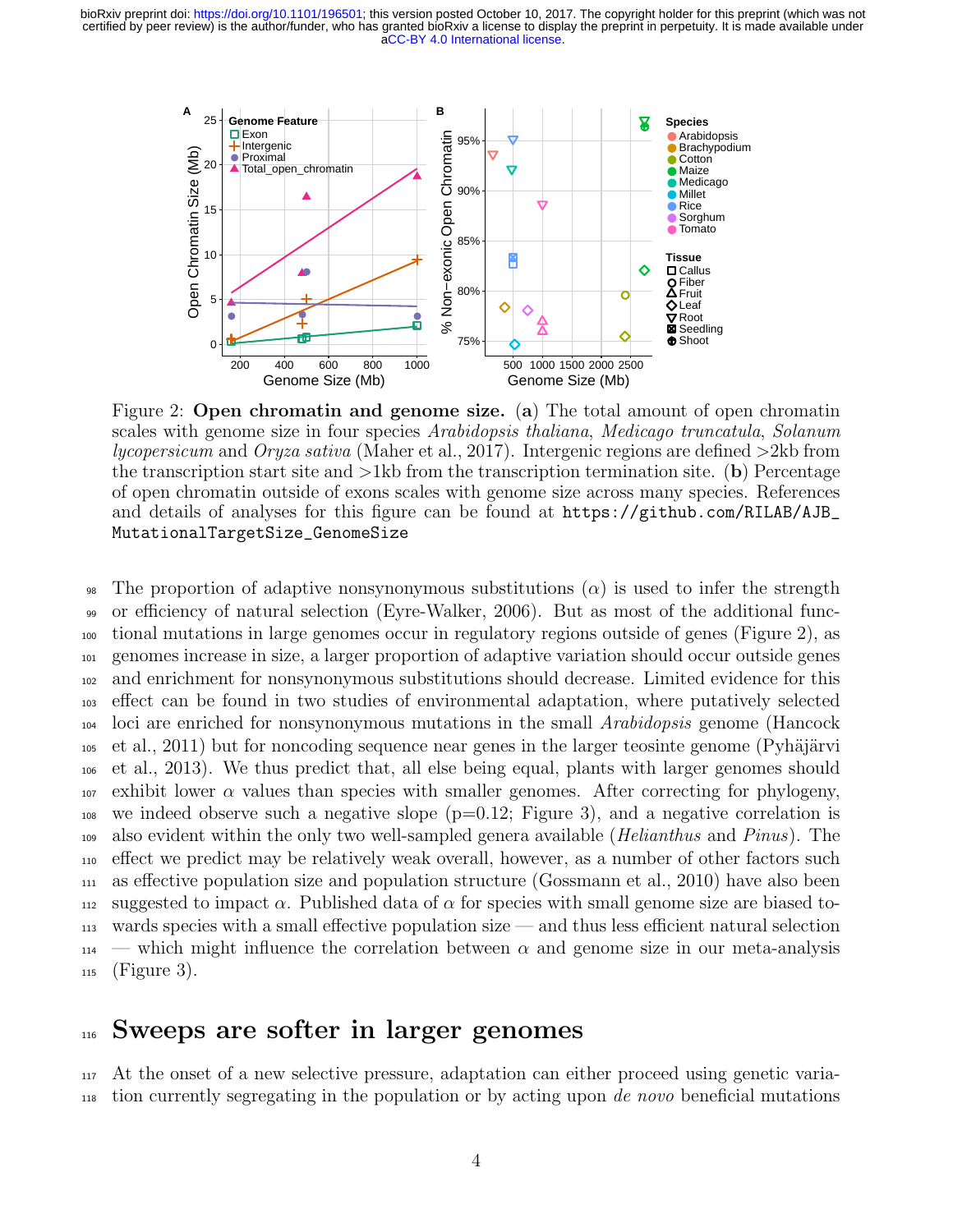

Figure 3: Pattern of adaptive substitutions and genome size. The proportion of adaptive substitutions  $(\alpha)$  across plants with different genome sizes. Colors represent genera and point sizes show estimates of the effective population size  $(N_e)$ . Lines represent regression analyses performed with (green) and without (black) phylogenetic correction. References and details of analyses for this figure can be found at https://github.com/RILAB/AJB\_ MutationalTargetSize\_GenomeSize

 as they enter the population. If mutations are limited, adaptation occurs predominantly by new beneficial mutations, which rapidly reach high frequency and leave a footprint of reduced local genetic diversity known as a "hard sweep" (Smith and Haigh, 1974). A number of other modes of adaptation are possible, however, and often collectively referred to as "soft sweeps". If substantial functional variation currently exists in the population, adaptation can make use of existing variants and affect surrounding genetic diversity to a lesser degree (Hermis- son and Pennings, 2017). Similarly, if the influx of new beneficial mutations across multiple loci is sufficiently high, adaptation can occur via partial sweeps that increase the frequency  $_{127}$  — but not fix — multiple independent beneficial mutations (Hermisson and Pennings, 2017). 128

 A key component in determining which of these processes take place as adaptation progresses is the mutational target size — what we term here more generally as "functional space". More formally, the likelihood of sweeps being hard or soft depends on the population mutation 132 rate  $\theta_b$ , which is the product of twice the effective population size  $(N_e)$  and the genome-wide <sup>133</sup> beneficial mutation rate  $(U_b)$  (Hermisson and Pennings, 2017). While there is little evidence that the effective size of plant populations scales with genome size (Whitney et al., 2010), as we argue above the genome-wide rate of beneficial mutations should increase as genomes 136 increase in size. Theory suggests that soft sweeps should predominate whenever  $\theta_b > 1$  (Hermisson and Pennings, 2017), leading to the prediction that adaptation from extant variation or multiple independent mutations should be more common in larger genomes. Although empirical examinations of the amount of soft and hard sweeps across populations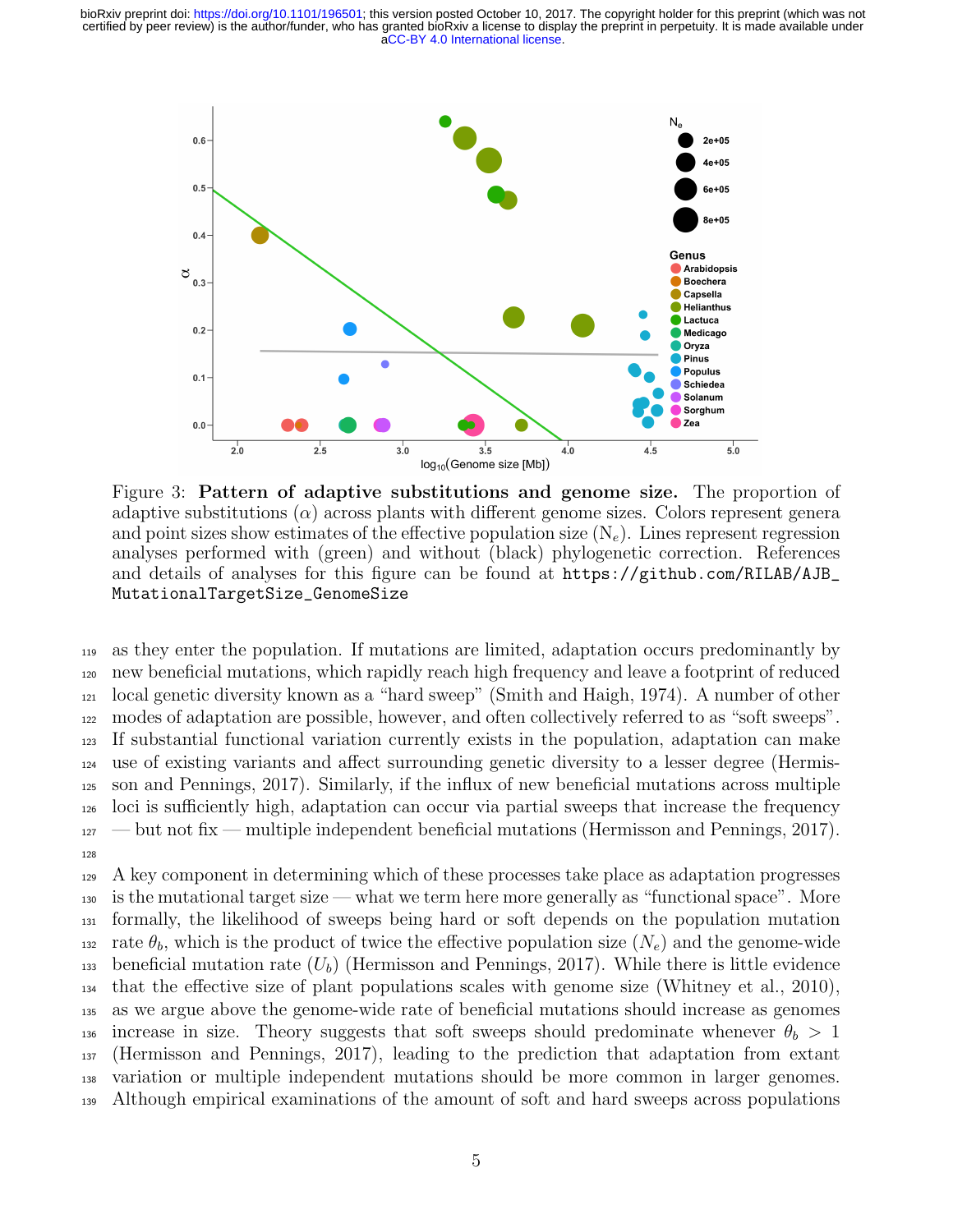$_{140}$  is still scarce, patterns of diversity around nonsyonymous substitutions in the small *Capsella*  $_{141}$  grandiflora genome suggests a predominance of hard sweeps (Williamson et al., 2014), while similar analyses in the larger maize genome find little evidence for hard sweeps around nonsynonymous substitutions (Beissinger et al., 2016).

## <sup>144</sup> Functional space and adaptation in plant genomes

<sup>145</sup> Here we have proposed the **functional space hypothesis**, positing that mutational target size scales with genome size, impacting the number, source, and genomic location of beneficial mutations that contribute to adaptation. Though motivated by preliminary evidence, mostly <sup>148</sup> from *Arabidopsis* and maize, more data are needed before any rigorous assessment of the hypothesis can be made. If correct, the functional space hypothesis suggests that we should expect plants with large genomes to exhibit more functional mutations outside of genes, more regulatory variation, and likely less signal of strong selective sweeps reducing diversity. These differences have implications for how we study the evolution and development of plant genomes, from where we should look for signals of adaptation to what patterns we expect adaptation to leave in genetic diversity or gene expression data. While flowering plant genomes vary across more than three orders of magnitude in size, most studies of both functional and evolutionary genomics have focused on species at the extreme small edge of this scale. Our hypothesis predicts that methods and results from these small genomes may not replicate well as we begin to explore large plant genomes. Finally, while we have focused 159 here on evidence from plant genomes, we see no a priori reason why similar arguments might not hold in other taxa as well.

#### Acknowledgments

 The authors wish to acknowledge funding support from the NSF (IOS-1238014) and the <sup>163</sup> USDA (Hatch project CA-D-PLS-2066-H) as well as Roger Deal, Pär K Ingvarsson, Toni I. Gossmann, and Aur´elien Tellier for access to raw data. We thank Graham Coop and Stephen Wright for helpful discussion and Peter Tiffin, Vince Buffalo, the Prost journal club, and numerous other colleagues for comments on an early draft of the paper.

#### References

Jon ˚Agren, Christopher G Oakley, John K McKay, John T Lovell, and Douglas W Schemske.

<sup>169</sup> Genetic mapping of adaptation reveals fitness tradeoffs in arabidopsis thaliana. *Proceedings* of the National Academy of Sciences, 110(52):21077–21082, 2013.

Jill T Anderson, Cheng-Ruei Lee, Catherine A Rushworth, Robert I Colautti, and Thomas

Mitchell-Olds. Genetic trade-offs and conditional neutrality contribute to local adaptation.

Molecular Ecology, 22(3):699–708, 2013.

Timothy M Beissinger, Li Wang, Kate Crosby, Arun Durvasula, Matthew B Hufford, and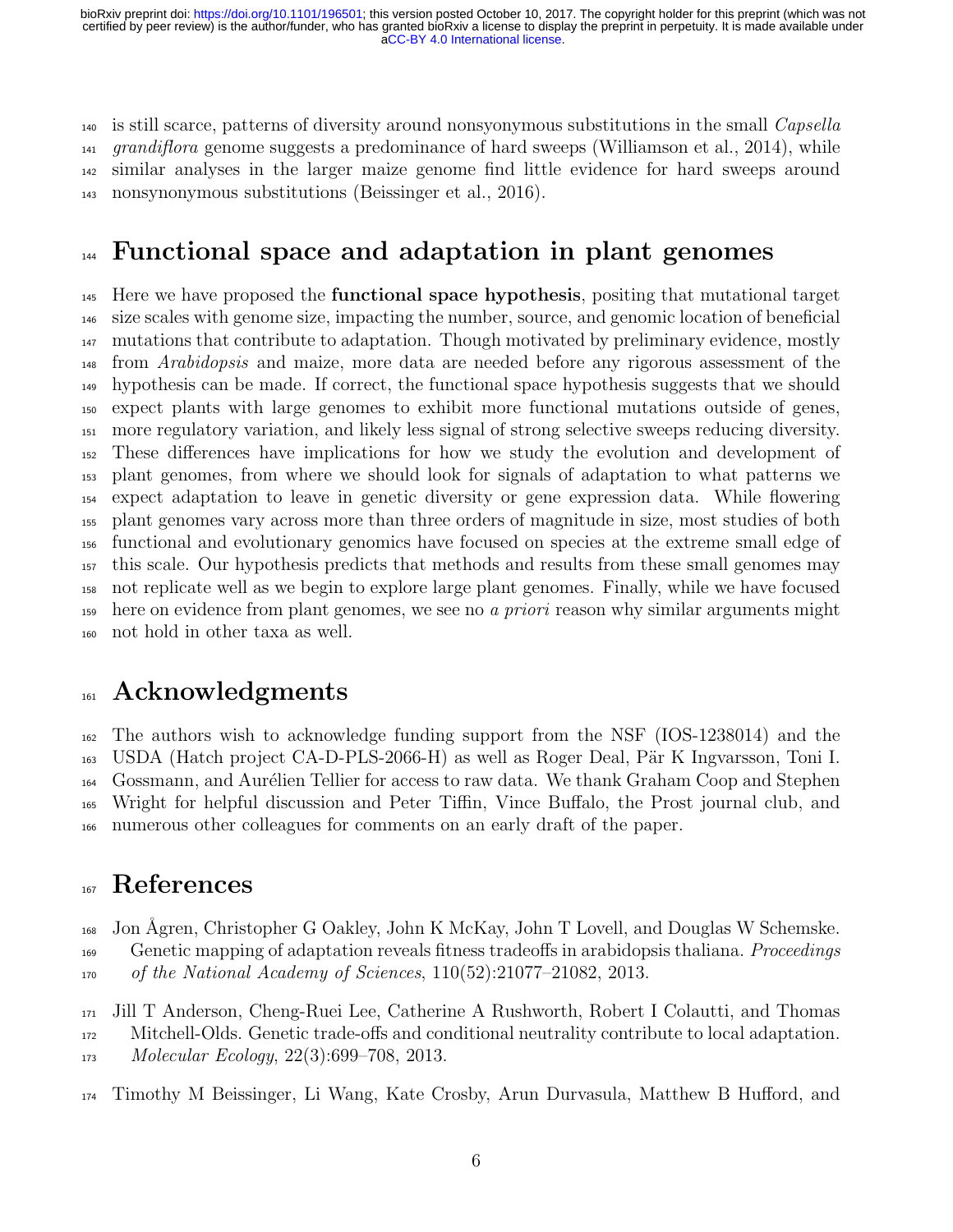- Jeffrey Ross-Ibarra. Recent demography drives changes in linked selection across the maize genome. Nature plants, 2:16084, 2016.
- Jeffrey L Bennetzen, Jianxin Ma, and Katrien M Devos. Mechanisms of recent genome size  $\mu_{178}$  variation in flowering plants. Annals of botany, 95(1):127–132, 2005.
- Paul Bilinski, Patrice S Albert, Jeremy J Berg, James Birchler, Mark Grote, Anne Lorant, Juvenal Quezada, Kelly Swarts, Jinliang Yang, and Jeff Ross-Ibarra. Parallel altitudinal  $_{181}$  clines reveal adaptive evolution of genome size in zea mays. *bioRxiv*, page 134528, 2017.
- Edward B Chuong, Nels C Elde, and C´edric Feschotte. Regulatory activities of transposable elements: from conflicts to benefits. Nature Reviews Genetics, 2016.
- 184 Adam Eyre-Walker. The genomic rate of adaptive evolution. Trends in ecology  $\mathcal{C}$  evolution,  $185 \quad 21(10):569-575,2006.$
- Paul Fransz, Gabriella Linc, Cheng-Ruei Lee, Saulo Alves Aflitos, Jesse R Lasky, Christopher Toomajian, Hoda Ali, Janny Peters, Peter Dam, Xianwen Ji, et al. Molecular, genetic and <sup>188</sup> evolutionary analysis of a paracentric inversion in arabidopsis thaliana. The Plant Journal, 88(2):159–178, 2016.
- Brandon S Gaut and Jeffrey Ross-Ibarra. Selection on major components of angiosperm 191 genomes. *science*, 320(5875):484–486, 2008.
- <sup>192</sup> Emma E Goldberg and Boris Igić. Tempo and mode in plant breeding system evolution. Evolution, 66(12):3701–3709, 2012.

 Toni I Gossmann, Bao-Hua Song, Aaron J Windsor, Thomas Mitchell-Olds, Christopher J Dixon, Maxim V Kapralov, Dmitry A Filatov, and Adam Eyre-Walker. Genome wide <sub>196</sub> analyses reveal little evidence for adaptive evolution in many plant species. Molecular biology and evolution, 27(8):1822–1832, 2010.

- JP Grime and MA Mowforth. Variation in genome sizean ecological interpretation. Nature, 299(5879):151–153, 1982.
- Angela M Hancock, Benjamin Brachi, Nathalie Faure, Matthew W Horton, Lucien B Jary- mowycz, F Gianluca Sperone, Chris Toomajian, Fabrice Roux, and Joy Bergelson. Adap-tation to climate across the arabidopsis thaliana genome. *Science*,  $334(6052):83-86, 2011$ .
- Joachim Hermisson and Pleuni S Pennings. Soft sweeps and beyond: understanding the <sub>204</sub> patterns and probabilities of selection footprints under rapid adaptation. *Methods in* Ecology and Evolution, 8(6):700–716, 2017.
- Boris Igic and Jeremiah W Busch. Is self-fertilization an evolutionary dead end? New Phytologist,  $198(2):386-397, 2013$ .
- Cheng-Ruei Lee, Baosheng Wang, Julius P Mojica, Terezie Mand´akov´a, Kasavajhala VSK Prasad, Jose Luis Goicoechea, Nadeesha Perera, Uffe Hellsten, Hope N Hundley, Jenifer Johnson, et al. Young inversion with multiple linked qtls under selection in a hybrid zone.  $_{211}$  Nature Ecology & Evolution, 1:0119, 2017.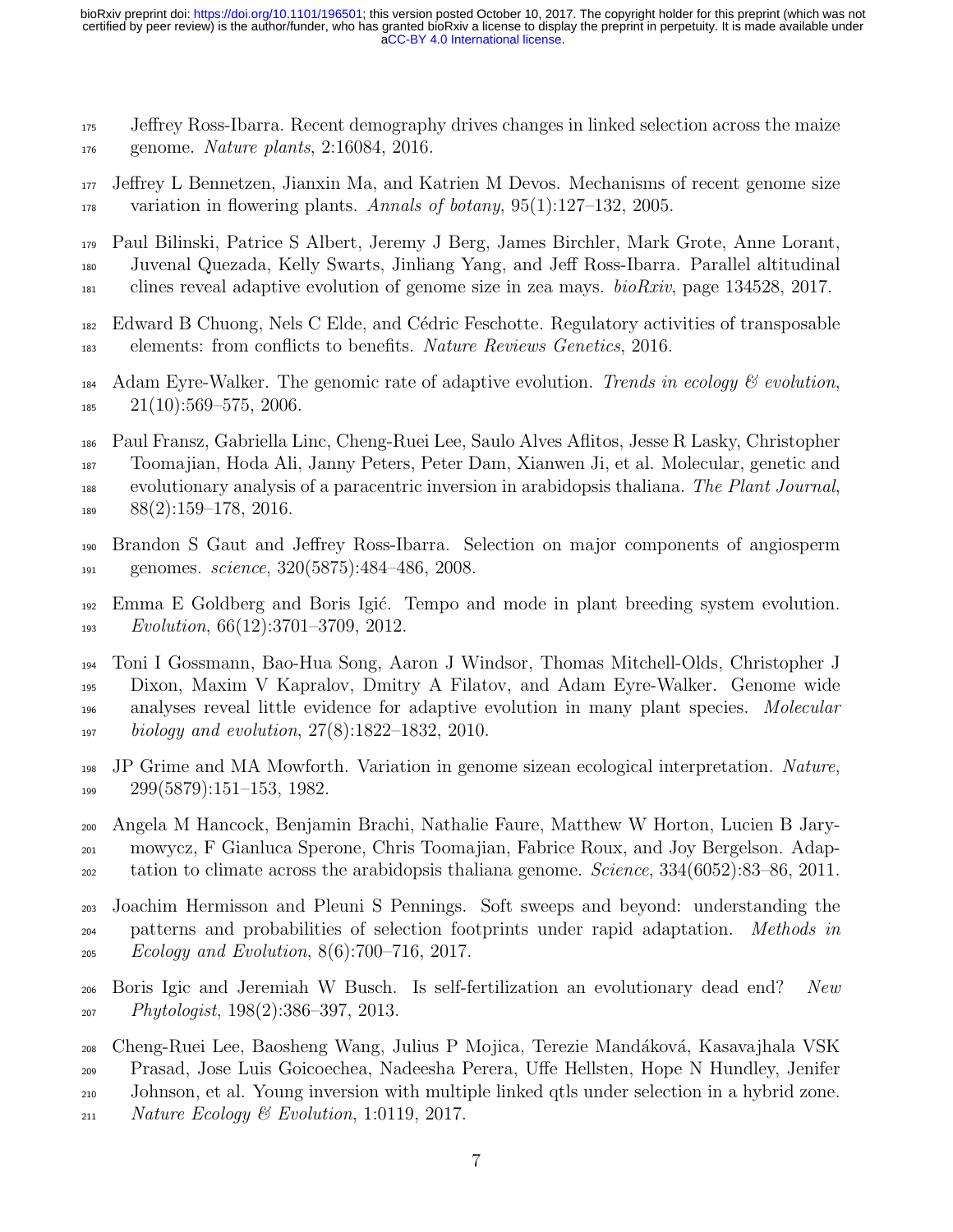212 Damon Lisch. How important are transposons for plant evolution? Nature Reviews. Genetics,  $213 \quad 14(1):49, 2013.$ 

 John P Lloyd, Zing TY Tsai, Rosalie P Sowers, Nicholas L Panchy, and Shin-Han Shiu. Defining the functional significance of intergenic transcribed regions based on heteroge-neous features of phenotype genes and pseudogenes. bioRxiv, page 127282, 2017.

 David B Lowry and John H Willis. A widespread chromosomal inversion polymorphism contributes to a major life-history transition, local adaptation, and reproductive isolation. PLoS biology, 8(9):e1000500, 2010.

 Michael Lynch and John S Conery. The origins of genome complexity. science, 302(5649):  $221 \quad 1401 - 1404, 2003.$ 

 Michael Lynch, Matthew S Ackerman, Jean-Francois Gout, Hongan Long, Way Sung, W Kel- ley Thomas, and Patricia L Foster. Genetic drift, selection and the evolution of the mu- $_{224}$  tation rate. Nature Reviews Genetics, 17(11):704–714, 2016.

Kelsey A Maher, Marko Bajic, Kaisa Kajala, Mauricio Reynoso, Germain Pauluzzi, Don-

nelly A West, Kristina Zumstein, Margaret Woodhouse, Kerry Bubb, Mike Dorrity, et al.

Profiling of accessible chromatin regions across multiple plant species and cell types reveals

 $_{228}$  common gene regulatory principles and new control modules.  $bioRxiv$ , page 167932, 2017.

 Itay Mayrose, Shing H Zhan, Carl J Rothfels, Karen Magnuson-Ford, Michael S Barker, Loren H Rieseberg, and Sarah P Otto. Recently formed polyploid plants diversify at lower rates. *Science*,  $333(6047):1257-1257$ ,  $2011$ .

 Michele Morgante, Stephan Brunner, Giorgio Pea, Kevin Fengler, Andrea Zuccolo, and Antoni Rafalski. Gene duplication and exon shuffling by helitron-like transposons generate intraspecies diversity in maize. *Nature genetics*,  $37(9)$ :997, 2005.

 J Alberto Romero Navarro, Martha Willcox, Juan Burgue˜no, Cinta Romay, Kelly Swarts, Samuel Trachsel, Ernesto Preciado, Arturo Terron, Humberto Vallejo Delgado, Victor Vidal, et al. A study of allelic diversity underlying flowering-time adaptation in maize landraces. Nature genetics, 49(3):476–480, 2017.

 Rurika Oka, Johan Zicola, Blaise Weber, Sarah N Anderson, Charlie Hodgman, Jonathan I Gent, Jan-Jaap Wesselink, Nathan M Springer, Huub CJ Hoefsloot, Franziska Turck, et al. Genome-wide mapping of transcriptional enhancer candidates using dna and chromatin features in maize. Genome biology,  $18(1):137, 2017$ .

 Gina M Pham, Linsey Newton, Krystle Wiegert-Rininger, Brieanne Vaillancourt, David S Douches, and C Robin Buell. Extensive genome heterogeneity leads to preferential allele expression and copy number-dependent expression in cultivated potato. The Plant Journal, 2017.

<sup>247</sup> Julien Prunier, Sébastien Caron, and John MacKay. Cnvs into the wild: screening the genomes of conifer trees (picea spp.) reveals fewer gene copy number variations in hybrids 249 and links to adaptation. *BMC genomics*,  $18(1):97, 2017$ .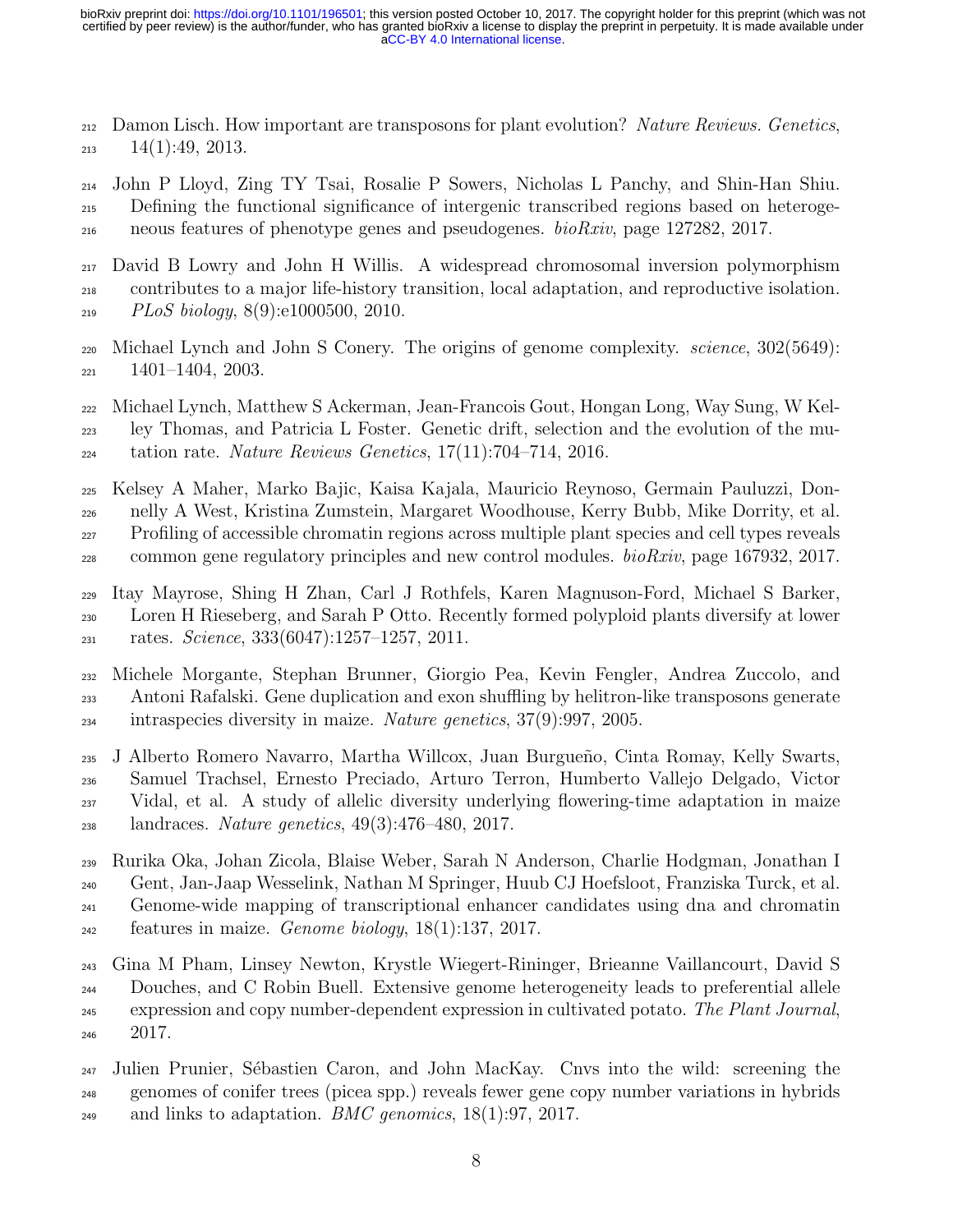<sub>250</sub> Tanja Pyhäjärvi, Matthew B Hufford, Sofiane Mezmouk, and Jeffrey Ross-Ibarra. Complex  $_{251}$  patterns of local adaptation in teosinte. *Genome biology and evolution*,  $5(9):1594-1609$ , 2013.

- Peter Ralph and Graham Coop. Parallel adaptation: one or many waves of advance of an advantageous allele? Genetics, 186(2):647–668, 2010.
- Eli Rodgers-Melnick, Daniel L Vera, Hank W Bass, and Edward S Buckler. Open chromatin reveals the functional maize genome. Proceedings of the National Academy of Sciences, 113(22):E3177–E3184, 2016.
- John Maynard Smith and John Haigh. The hitch-hiking effect of a favourable gene. Genetics  $P_{259}$  Research, 23(1):23–35, 1974.

 Douglas E Soltis, Victor A Albert, Jim Leebens-Mack, Charles D Bell, Andrew H Paterson, Chunfang Zheng, David Sankoff, P Kerr Wall, Pamela S Soltis, et al. Polyploidy and <sub>262</sub> angiosperm diversification. American journal of botany,  $96(1):336-348$ , 2009.

 Jared L Strasburg, Nolan C Kane, Andrew R Raduski, Aur´elie Bonin, Richard Michelmore, and Loren H Rieseberg. Effective population size is positively correlated with levels of <sub>265</sub> adaptive divergence among annual sunflowers. Molecular biology and evolution, 28(5): 1569–1580, 2010.

 Jared L Strasburg, Natasha A Sherman, Kevin M Wright, Leonie C Moyle, John H Willis, and Loren H Rieseberg. What can patterns of differentiation across plant genomes tell <sup>269</sup> us about adaptation and speciation? *Philosophical Transactions of the Royal Society B*: Biological Sciences, 367(1587):364–373, 2012.

 Peter Tiffin and Jeffrey Ross-Ibarra. Advances and limits of using population genetics to 272 understand local adaptation. Trends in ecology  $\mathcal C$  evolution, 29(12):673–680, 2014.

 Jason G Wallace, Peter J Bradbury, Nengyi Zhang, Yves Gibon, Mark Stitt, and Edward S Buckler. Association mapping across numerous traits reveals patterns of functional vari-275 ation in maize. *PLoS Genet*,  $10(12):e1004845$ , 2014.

 Kenneth D Whitney, Eric J Baack, James L Hamrick, Mary Jo W Godt, Brian C Barringer, Michael D Bennett, Christopher G Eckert, Carol Goodwillie, Susan Kalisz, Ilia J Leitch,  $_{278}$  et al. A role for nonadaptive processes in plant genome size evolution? Evolution, 64(7): 2097–2109, 2010.

 Thomas Wicker, Klaus FX Mayer, Heidrun Gundlach, Mihaela Martis, Burkhard Steuer-<sub>281</sub> nagel, Uwe Scholz, Hana Šimková, Marie Kubaláková, Frédéric Choulet, Stefan Taudien, et al. Frequent gene movement and pseudogene evolution is common to the large and complex genomes of wheat, barley, and their relatives. The Plant Cell Online, 23(5): 1706–1718, 2011.

 Robert J Williamson, Emily B Josephs, Adrian E Platts, Khaled M Hazzouri, Annabelle Haudry, Mathieu Blanchette, and Stephen I Wright. Evidence for widespread positive and